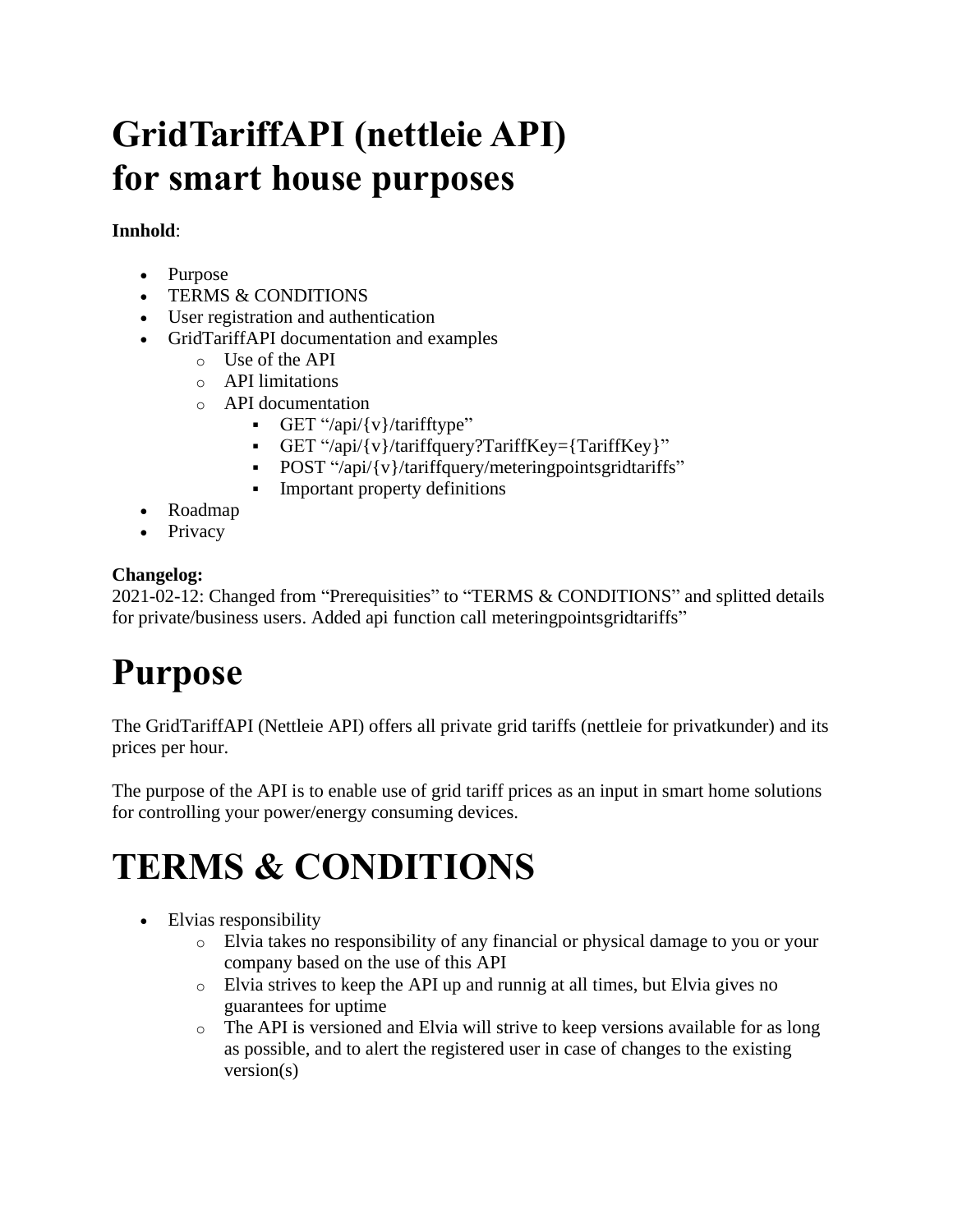- $\circ$  The prices in the API is for smart house controlling purposes, not for rating purposes, so there might be differences between the prices in this API and on your invoice. This is i.e. due to rounding issues (example: 2 vs 3 decimals)
- You need basic knowledge about development and use of API's to use this service.
- Customer services/**Elvia kundesenter can not help you with guidance** about using the API.
- In case of problems with registration or using the API, see GridTariffAPI documentation and examples further down.
- The API uses basic authentication. Remember that your primary and secondary keys are personal(or your company's) and must not be shared with others.
- Your user may be inactivated/deleted if we suspect that the key is being misused.

## **For private users:**

- You may use the API for:
	- o your private smart house solution(s)
- You MAY NOT use this API or the prices published by this API for:
	- o competitive or proxy services
	- $\circ$  requesting prices for other MPIDs than your private MPID(s)

## **For business users:**

- Use a company email when registering
- You may use the API for:
	- o your company's and your customers' smart house solutions or solutions directly related to smart use of energy and power consumptions
- You MAY NOT use this API or the prices published by this API for:
	- o competitive or proxy services
	- o requesting prices for other MPIDs than the MPIDs provided to your company under a legal basis compliant with §1 in "Personopplysningsloven"(also referred to as GDPR/Personvernforordningen)

## **User registration and authentication**

- Go to [Elvia developer portal](https://elvia.portal.azure-api.net/) and Sign up. (Register a private or a company email)
- When successfully registered, sign in and go to Products [GridTariffAPI](https://elvia.portal.azure-api.net/products/grid-tariff) and request for subscription
	- o Only request for subscription to the GridTariffAPI (any other visible APIs are for internal use)
- The request for subscription will normally **be approved within 8 working hours**
- When subscription is approved, you will find generated API keys in your **Profile**
- If you have trouble registering a user, you can send an email to  $pilot@elvia.no$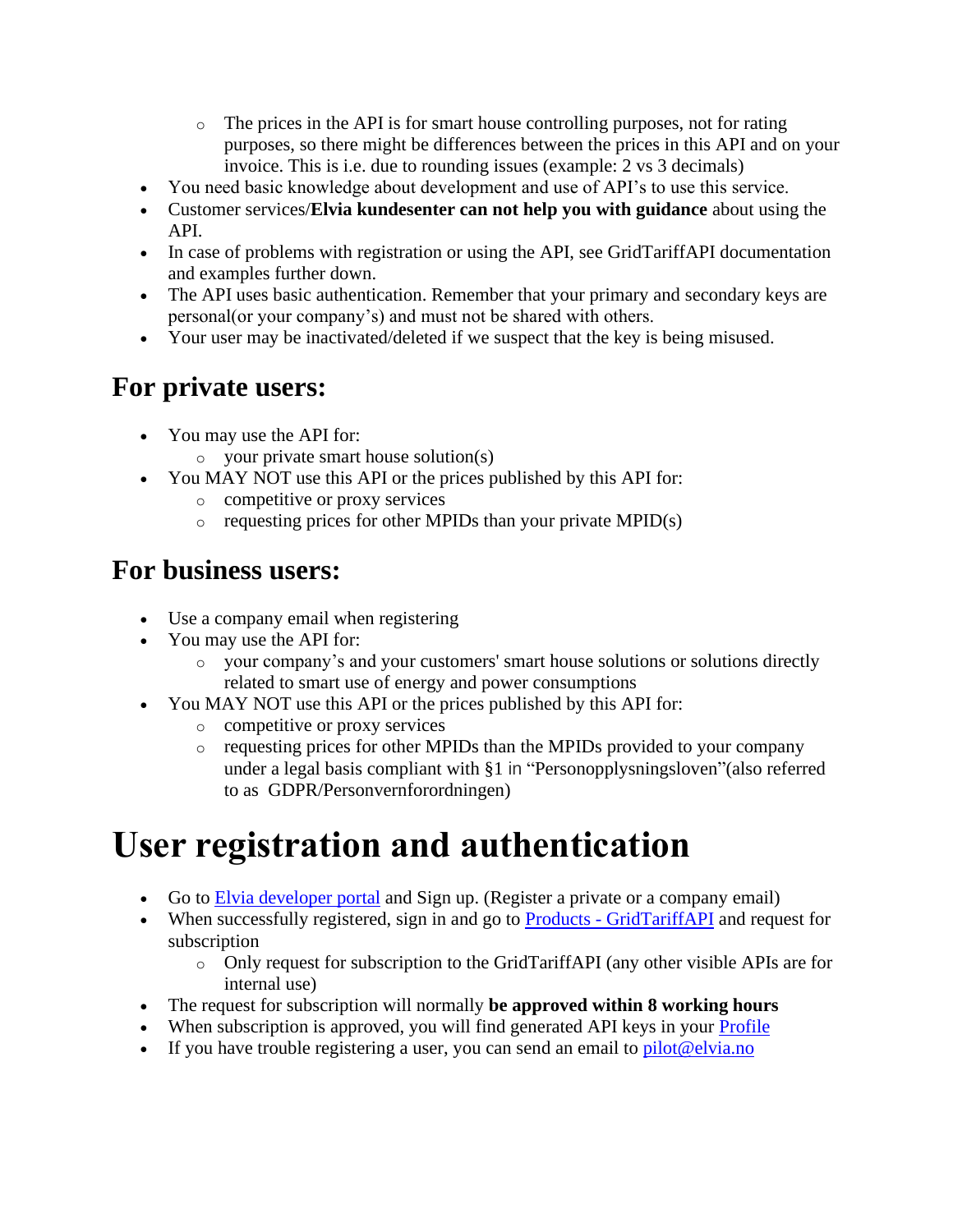# **GridTariffAPI documentation and examples**

## **Use of the API**

The prices in the API (nettleiepriser) are due to future changes, but price changes are typically done once or a few times per year, beginning at the start of the year or month. Based on this, there is no need for extensive calls to the API, and you should base your solution on storing the prices locally and call the API every now and then instead of all the time. See "API limitations" further down.

The API will of course publish the correct prices per hour, including any future price changes.

In case you find any bugs/issues, please report them to us using the "Report issue" button on the [Issues page.](https://elvia.portal.azure-api.net/issues)

## **API limitations**

The API is limited to a number of 200 calls per hour per user.

## **API documentation**

**API definition:** Go to [APIs](https://elvia.portal.azure-api.net/docs/services/) page, click "GridTariffAPI", choose "API definition" (upper right corner).

**Test the get calls:** Go to [APIs](https://elvia.portal.azure-api.net/docs/services/) page, click "GridTariffAPI" and you will se the available get calls and code examples for different programming languages.

Useful function calls:

- GET "Service returns all available private tariff types"
- GET "Returns tariff data/prices for a given tariff for a given timeperiod"
- POST "Returns tariff data/prices for a given time period for a given Metering point Id

### **GET "/api/{v}/tarifftype":**

- Get all available private tariff types
	- o Query parameters:
		- $\bullet$  v: 1 (this is the version no)
	- o Headers:
		- Ocp-Apim-Subscription-Key: <primary key>
	- o Authorization: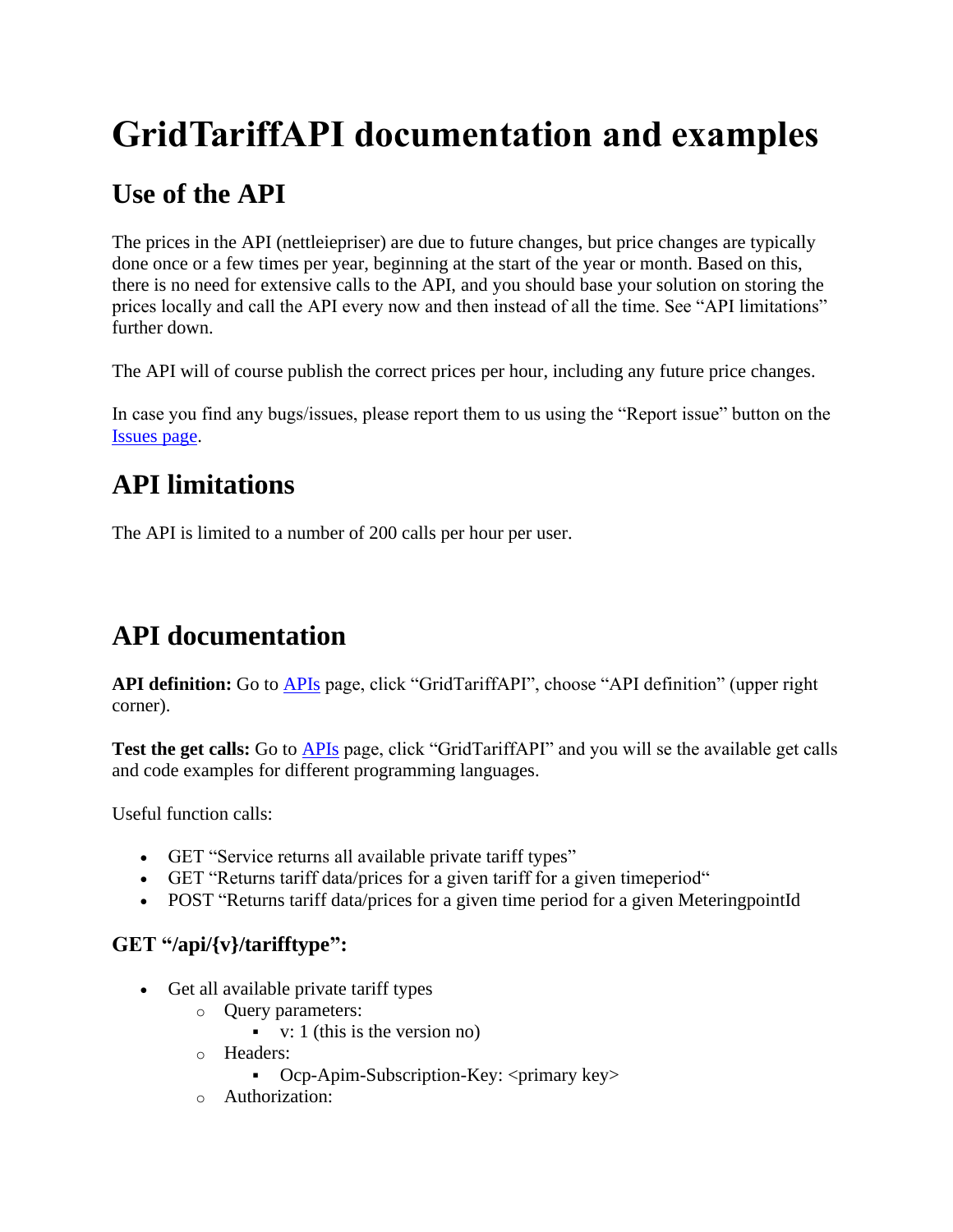- Subscription key:  $\langle$ primary key $\rangle$
- Request url:

```
https://elvia.azure-api.net/grid-tariff/api/1/tarifftype
```
• Response example: (only first response element included)

```
Transfer-Encoding: chunked
Api-Supported-Versions: 1.0
Request-Context: appId=cid-v1:4467fb4e-3436-48fc-b173-9464bd458d3a
Date: Fri, 20 Nov 2020 11:44:51 GMT
Content-Type: application/json; charset=utf-8
{
   "tariffTypes": [{
 "tariffKey": "private_tou_rush1",
 "company": "Elvia AS",
     "customerType": "private",
     "title": "Nettleie Rush&Ro (Oslo og Viken)",
     "resolution": 60,
     "description": "Tariff focused on lowering energy consumption during high 
consumption periods of the day. Future prices are subject to changes. Applies 
to Oslo og Viken."
  }]
}
```
### **GET "/api/{v}/tariffquery?TariffKey={TariffKey}"**

- Get tariff data/prices for a given tariff for a given timeperiod
	- o Query parameters (use either <Range> or <StartTime and EndTime>):
		- TariffKey: <tariffkey from the tarifftype get call> (example: "private tou rush1" for "Nettleie Rush&Ro (Oslo og Viken)")
		- $\bullet$  v: 1 (this is the version no)
		- Range: yesterday/today/tomorrow (Exclusive OR with StartTime/EndTime)
		- StartTime: <from timestamp> (Inclusive AND with EndTime, Exclusive OR with Range)
		- EndTime: <to timestamp> (Inclusive AND with StartTime, Exclusive OR with Range)
	- o Headers:
		- Ocp-Apim-Subscription-Key: <primary key>
	- o Authorization:
		- Subscription key:  $\langle$ primary key $\rangle$
- Request url example: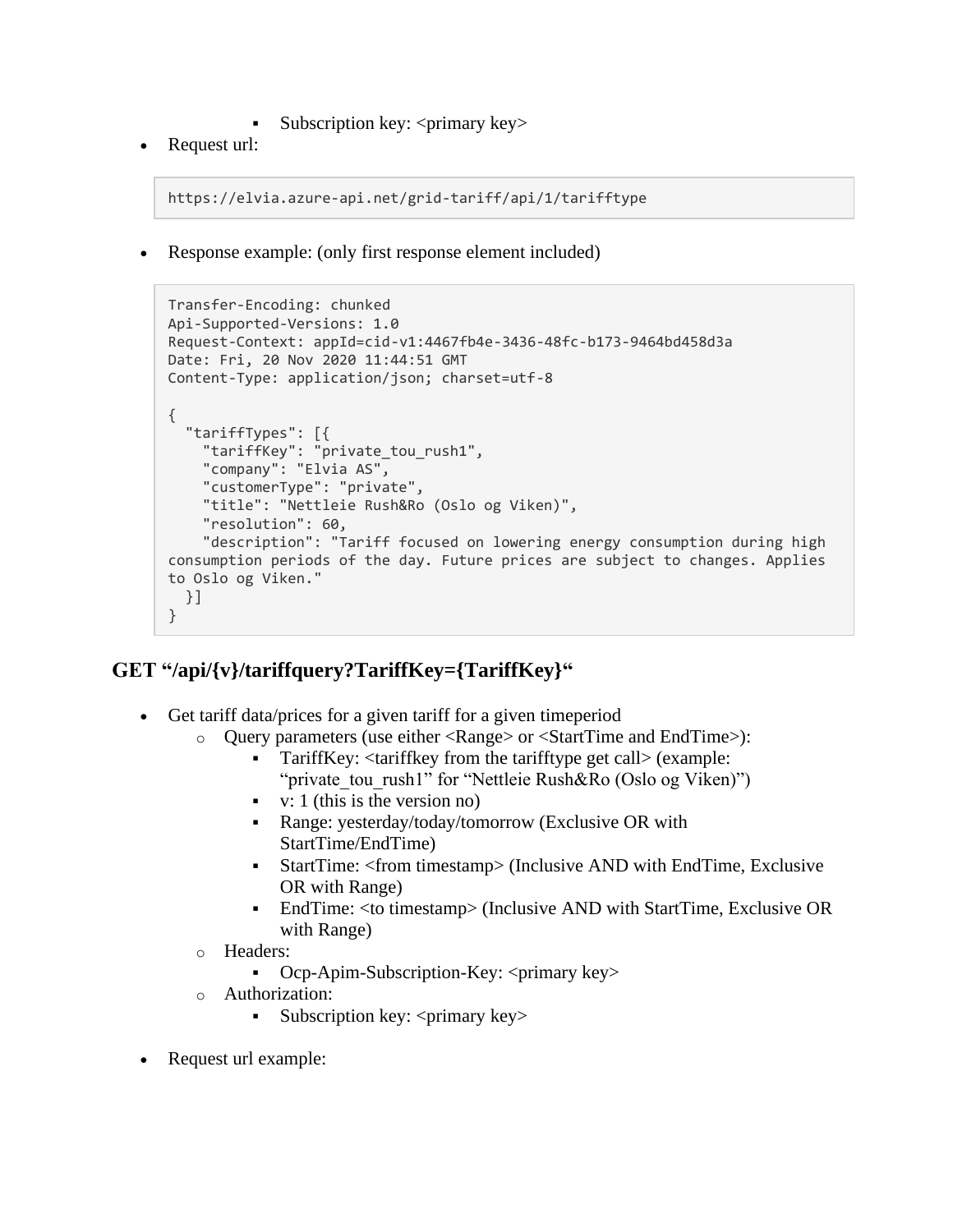```
https://elvia.azure-api.net/grid-tariff/api/1/tariffquery?TariffKey=private_to
u_rush1&Range=today
```
• Response example: (only first response elements included in this document)

```
Transfer-Encoding: chunked
Api-Supported-Versions: 1.0
Request-Context: appId=cid-v1:4467fb4e-3436-48fc-b173-9464bd458d3a
Date: Fri, 20 Nov 2020 11:56:40 GMT
Content-Type: application/json; charset=utf-8
{
   "gridTariff": {
 "tariffType": {
 "company": "Elvia AS",
       "customerType": "private",
       "title": "Nettleie Rush&Ro (Oslo og Viken)",
       "resolution": 60,
       "description": "Tariff focused on lowering energy consumption during hig
h consumption periods of the day. Future prices are subject to changes. Applie
s to Oslo og Viken."
     },
     "tariffPrice": {
 "priceInfo": [{
 "startTime": "2020-11-20T00:00:00+00:00",
         "expiredAt": "2020-11-20T01:00:00+00:00",
         "hoursShortName": "00-01",
         "season": "winter",
         "publicHoliday": false,
         "fixedPrices": [{
           "priceLevel": [{
             "level": "Level2",
             "levelInfo": "Elvia private fixed price component: Oslo og Viken -
Rush&Ro og Dag&Natt",
             "total": 0.1597,
             "fixed": 0.1278,
             "taxes": 0.0319,
             "currency": "NOK",
             "uom": "kr/hour"
           }]
         }],
         "variablePrice": {
           "total": 0.2890,
           "energy": 0.0599,
           "power": 0.0000,
           "taxes": 0.2291,
           "level": "CHEAP",
           "currency": "NOK",
           "uom": "kr/kWh"
         }
      }]
     }
   }
```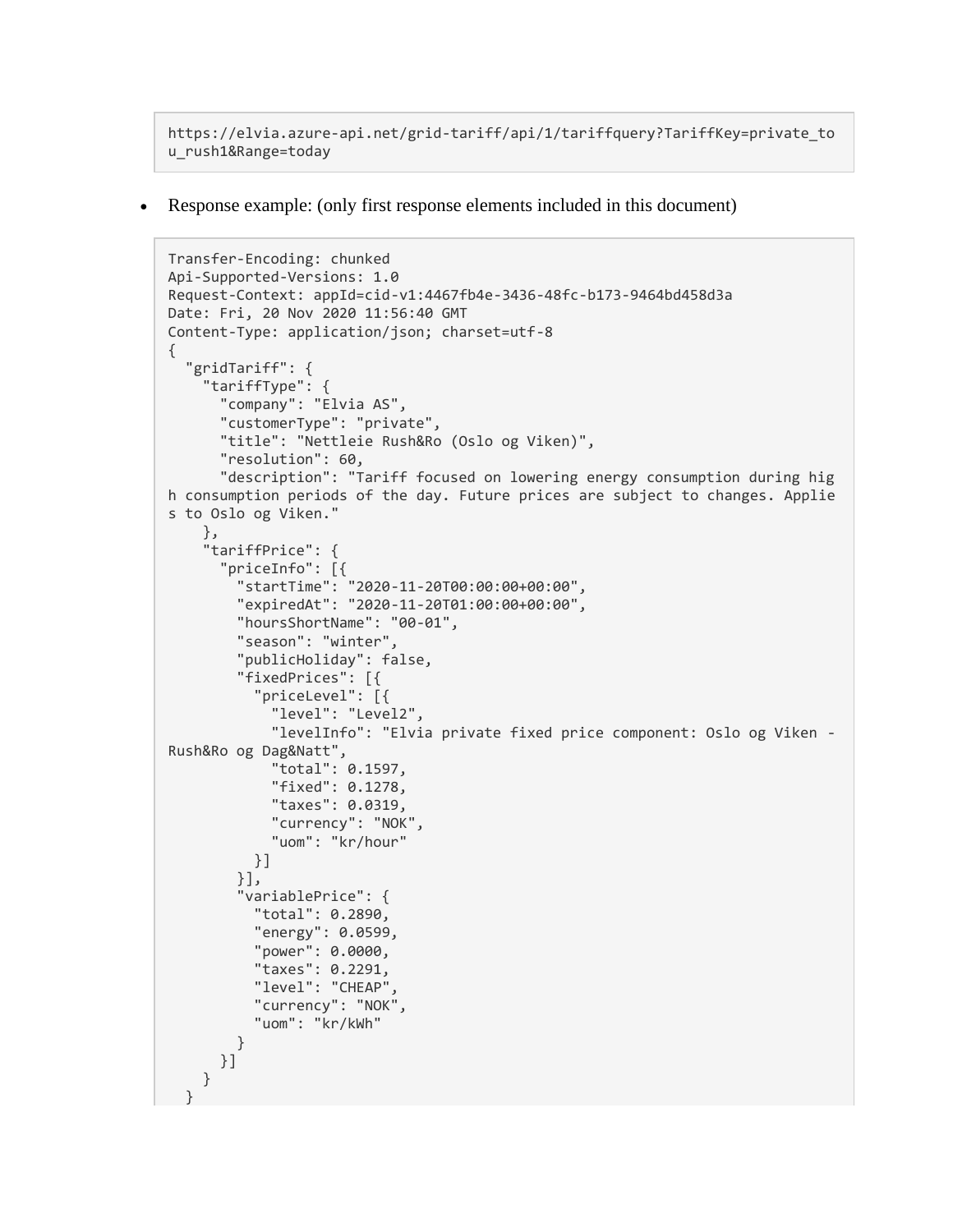#### }

#### **POST «/api/{v}/tariffquery/meteringpointsgridtariffs»**

- Returns tariff(s) and MPID(s) for the MPIDs(MeteringpointId/Målepunkt-Id) given as input:
	- o Query parameters (use either <Range> or <StartTime and EndTime>):
		- meteringPointIds: <one MPID(or a comma-separated list) from your invoice or Elvia Min side/app> (example: "7070575000XXXXXXXX")
		- $v: 1$  (this is the version no)
		- Range: yesterday/today/tomorrow (Exclusive OR with StartTime/EndTime)
		- StartTime: <from timestamp> (Inclusive AND with EndTime, Exclusive OR with Range)
		- EndTime: <to timestamp> (Inclusive AND with StartTime, Exclusive OR with Range)
	- o Headers:
		- Ocp-Apim-Subscription-Key: <primary key>
	- o Authorization:
		- **•** Subscription key:  $\langle$ primary key>
- Request url:

```
https://elvia.azure-api.net/grid-tariff/api/1/tariffquery/meteringpointsgridta
riffs
```
Request body example:

```
{
   "range": "today",
   "meteringPointIds": [
     "7070575000XXXXXXXX"
   ]
}
```
• Response example: (only first response element included in this document)

```
Transfer-Encoding: chunked
Api-Supported-Versions: 1.0
Date: Mon, 15 Feb 2021 08:09:35 GMT
Content-Type: application/json; charset=utf-8
{
   "gridTariffCollections": [{
```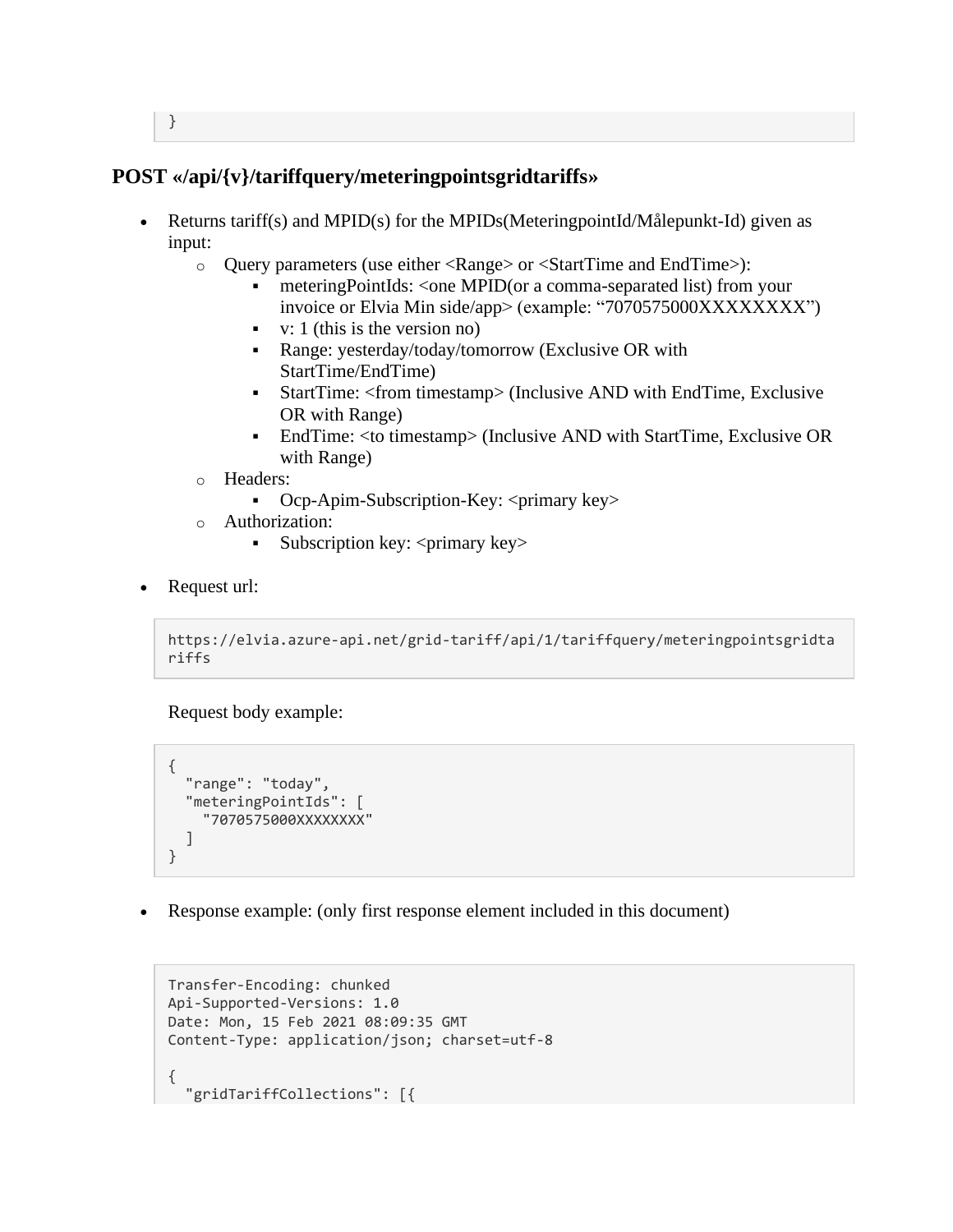```
 "gridTariff": {
       "tariffType": {
         "tariffKey": "private_tou_rush1",
         "company": "Elvia AS",
         "customerType": "private",
         "title": "Nettleie Rush&Ro (Oslo og Viken)",
         "resolution": 60,
         "description": "Tariff focused on lowering energy consumption during h
igh consumption periods of the day. Future prices are subject to changes. Appl
ies to Oslo og Viken."
       },
       "tariffPrice": {
         "priceInfo": [{
           "startTime": "2021-02-15T00:00:00",
           "expiredAt": "2021-02-15T01:00:00",
           "hoursShortName": "00-01",
           "season": "winter",
           "publicHoliday": false,
           "fixedPrices": [{
              "priceLevel": [{
                "level": "Level2",
                "levelInfo": "Elvia private fixed price component: Oslo og Viken 
- Rush&Ro og Dag&Natt",
                "total": 0.1711,
                "fixed": 0.1369,
                "taxes": 0.0342,
                "currency": "NOK",
                "uom": "kr/hour"
             }]
           }],
            "variablePrice": {
             "total": 0.2835,
             "energy": 0.0499,
             "power": 0.0000,
             "taxes": 0.2336,
             "level": "CHEAP",
             "currency": "NOK",
              "uom": "kr/kWh"
           }
         }, {
…
     },
     "meteringPointIds": ["7070575000XXXXXXXX"]
  }]
}
```
#### **Important property definitions:**

- **startTime**: timestamp when the price is valid from
- **expiredAt**: timestamp when the price has expired
- **season**: season of year, summer or winter (tip: cheaper prices during all summer in pilot tariffs)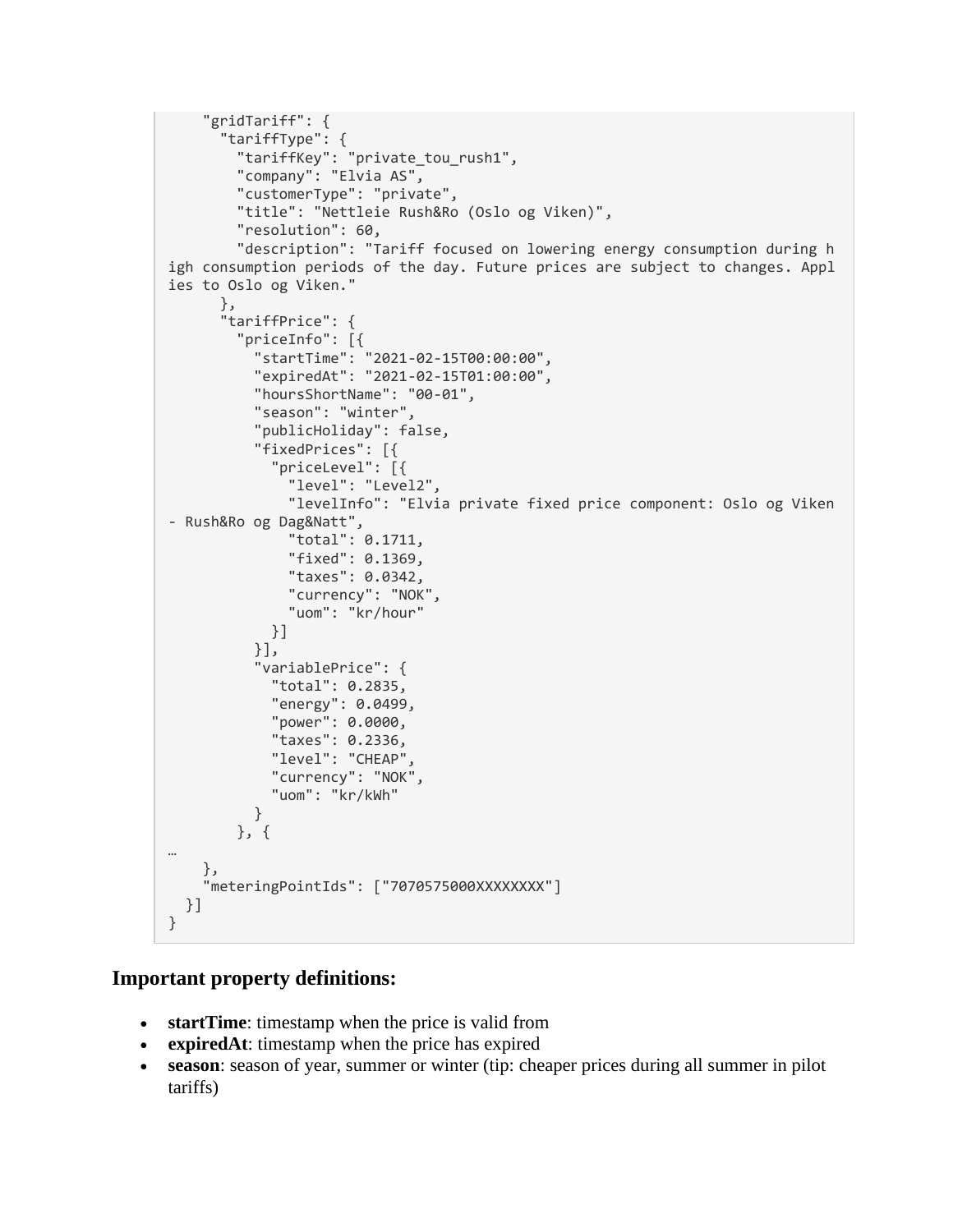- **publicHoliday:** true if this is a public holiday (tip: cheaper prices during all weekend and public holidays in pilot tariffs)
- **fixedPrices**: (fixed price component of the grid tariff, not to be multiplied by consumption)
	- o **total**: total fixed price per hour, included taxes
	- o **uom**: unit of measure, given in kr/hour
- **variablePrices**: (variable price component of the grid tariff, to be multiplied by your consumption in kWh to find the total cost per hour)
	- o **total**: total variable price per hour, including taxes
	- o **uom**: unit of measure, given in kr/kWh
	- o **level**: identifies the level of the variable price, meaning if this is a VERY\_CHEAP,CHEAP,NORMAL,EXPENSIVE or VERY\_EXPENSIVE hour (tip: the pilot uses these values for "Nettleie Rush&Ro": CHEAP,NORMAL,EXPENSIVE and "Nettleie Dag&Natt": CHEAP,EXPENSIVE)

# **Roadmap**

#### **Background:**

The GridTariffAPI is set up as a part of a Elvia pilot project, Aktive Hjem, but the API contains all private grid tariffs in Elvia, both for "Oslo og Viken" and for "Innlandet".

The two tariffs with variable prices in the pilot are "Nettleie Rush&Ro" and "Nettleie Dag&Natt".

However, the API is a permanent service from Elvia, and will be improved in the future, based on the experiences from the pilot.

### **Future version**:

In the future we expect to publish a new version including:

• Business tariffs are included, in addition to private tariffs

# **Privacy**

Elvia uses the registered user email only for:

• authentication and authorization purposes, including discovery of misuse of the service

The usage statistics(number of calls and response times) in the API portal is used for operations and improvement purposes.